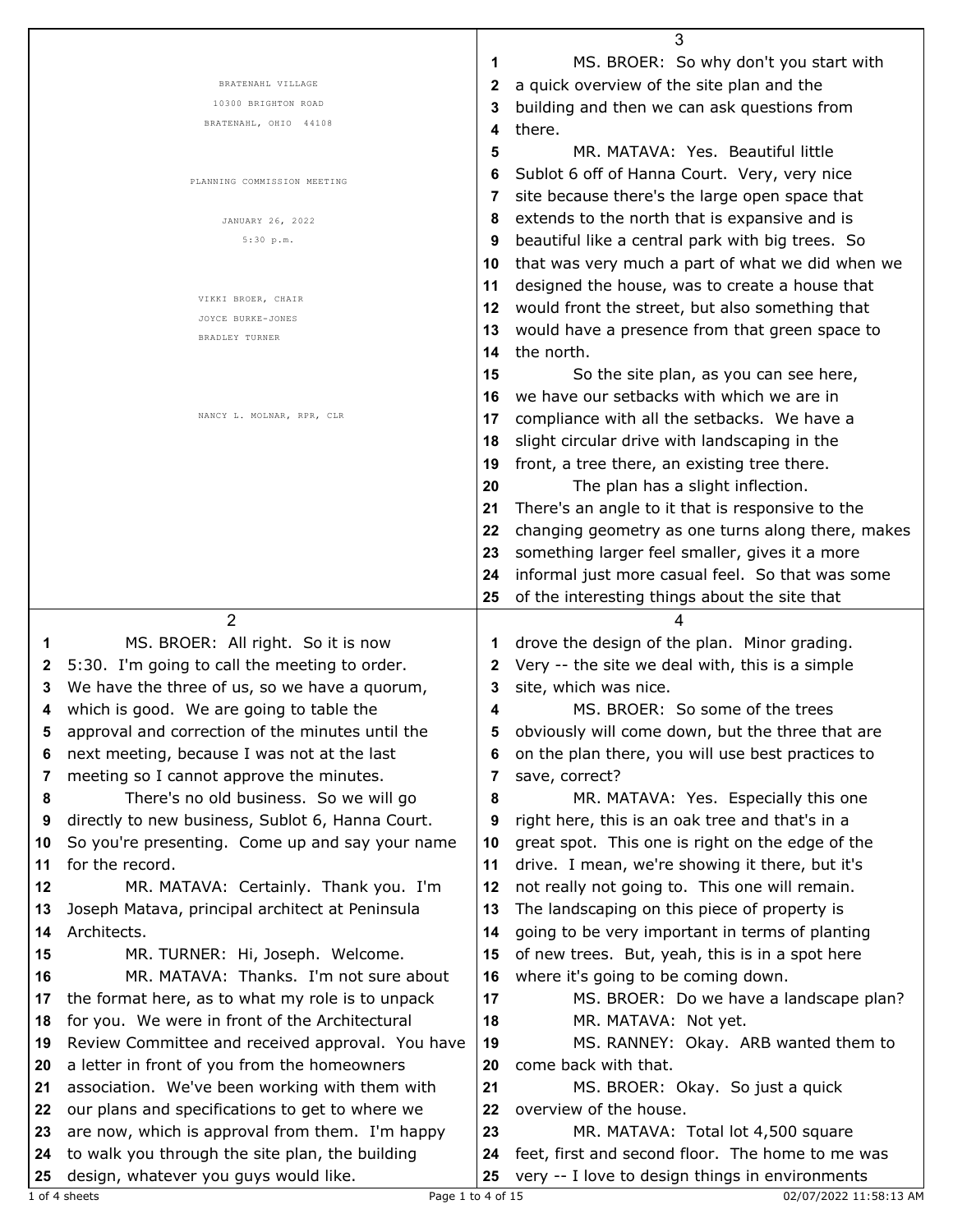|          | 5                                                                                                 |          |                                                                                             |
|----------|---------------------------------------------------------------------------------------------------|----------|---------------------------------------------------------------------------------------------|
| 1        | like this, because there's so much amazing                                                        | 1        | that green space, but something that's very --                                              |
| 2        | architecture around here. An old-school house is                                                  | 2        | it's very much a composition, not what was left                                             |
| 3        | not like new things, so I like that feeling of                                                    | 3        | on the side of the house. So I love working in                                              |
| 4        | let's find a way to do something that blends in                                                   | 4        | these neighborhoods, because you have something                                             |
| 5        | these neighborhoods. And that starts out with a                                                   | 5        | to relate to. And that's what I was trying to                                               |
| 6        | very simple kind of linear plan that focuses view                                                 | 6        | do. So that's the rough lines of the house. I'm                                             |
| 7        | towards the large green space to the north.                                                       | 7        | happy to answer any questions.                                                              |
| 8        | Rather than coming straight in the front door,                                                    | 8        | MS. BURKE-JONES: Can you go back to the                                                     |
| 9        | you come in to a porch, turn 90 degrees into a                                                    | 9        | lot plan, the site plan. I notice that the                                                  |
| 10       | vestibule and then turn 90 degrees into the                                                       | 10       | engineer had some fitness that needed to be                                                 |
| 11       | house. Very much an old house kind of thing, not                                                  | 11       | clarified.                                                                                  |
| 12       | the direct way in. Kind of a little bit of                                                        | 12       | Have you gotten around doing that?                                                          |
| 13       | mystery and a little bit of surprise.                                                             | 13       | MR. MATAVA: We got a hold of the                                                            |
| 14       | There's a jewel like feature on the end                                                           | 14       | engineer and we supported the comments to the                                               |
| 15       | which is an office which serves as a bit of a                                                     | 15       | engineer. He said I will get to those.                                                      |
| 16       | lantern kind of piece looking out onto the                                                        | 16       | MS. BURKE-JONES: Yeah.                                                                      |
| 17       | landscape. Great room looks out onto the                                                          | 17       | MR. MATAVA: So our plan is as soon as                                                       |
| 18       | landscape, a screened porch here. The garage is                                                   | 18       | we have those responses, we will send them right                                            |
| 19       | stashed to the south against pretty dense wooded                                                  | 19       | away.                                                                                       |
| 20       | area, really the more minor part of the site.                                                     | 20       | MS. BURKE-JONES: I was noticing,                                                            |
| 21       | Really focusing on the views out to the green                                                     | 21       | obviously, that you're changing the elevations                                              |
| 22       | space and a lot of windows on the street, the                                                     | 22       | and things that are dropping from the back site                                             |
| 23       | kitchen, the dining room, the foyer, the office,                                                  | 23       | there, it's dropping into this site.                                                        |
| 24       | the stairs, all the views on the street, so                                                       | 24       | MR. MATAVA: And a drain here and drain.                                                     |
| 25       | creating something that's got a lot of life to it                                                 | 25       | MS. BURKE-JONES: There's stuff that --                                                      |
|          | Molnar Reporting Services, LLC<br>(440) 340-6161                                                  |          | Molnar Reporting Services, LLC<br>$(440)$ 340-6161                                          |
|          |                                                                                                   |          |                                                                                             |
|          | 6                                                                                                 |          | 8                                                                                           |
| 1        | and fenestration on the public side.                                                              | 1        | MR. MATAVA: There's still --                                                                |
| 2        | Second floor, I don't know if you have                                                            | 2        | MS. BURKE-JONES: There's stuff going on                                                     |
| 3        | the details of that, master suites and then two                                                   | 3        | that obviously we need the engineer to sign off                                             |
| 4        | bedrooms and a shared bathroom. It's for an                                                       | 4        | on.                                                                                         |
| 5        | empty-nesters couple taking full advantage of the                                                 | 5        | MR. MATAVA: Right. So that is                                                               |
| 6        | view to the park from the master bedroom. Very                                                    | 6        | forthcoming. These people are quite busy right                                              |
| 7        | kind of simple linear format. I've been calling                                                   | 7        | now, so we're trying to get it all done.                                                    |
| 8        | this a shingle style house with the use of stone                                                  | 8        | MS. BURKE-JONES: We're not trying to                                                        |
| 9        | and shake and a shake roof, white windows, simple                                                 | 9        | hold you up either.                                                                         |
| 10       | MOLLE cuts over the windows themselves.                                                           | 10       | MS. BROER: We, as the Planning                                                              |
| 11       | I'll jump to the exterior elevations.                                                             | 11       | Commission, we have the possibility to approve                                              |
| 12       | It's a little bit difficult to see sometimes                                                      | 12       | this contingent on engineering approval and also                                            |
| 13<br>14 | because of the inflection in the plan. This will<br>be considered the main street elevation here. | 13       | contingent on a landscape plan approval.<br>MR. MATAVA: Understood. And would that          |
| 15       |                                                                                                   | 14<br>15 |                                                                                             |
| 16       | This is the porch I was referencing where you                                                     | 16       | landscape plan approval be able to come prior to                                            |
| 17       | walk up to the porch and then you turn and walk                                                   | 17       | construction commences -- I mean, after<br>construction commences or do we have to get that |
| 18       | into the entry, a nice subtle access. This is<br>the office piece I was referring to. That's      | 18       | landscape plan to you guys before we break                                                  |
| 19       | picked up again. That shape is picked up again                                                    | 19       | ground?                                                                                     |
| 20       | in the stairway that's tucked between the garage                                                  | 20       | MS. BROER: It would be helpful. You                                                         |
| 21       | and the house kind of giving that inflection and                                                  | 21       | don't have to have a plant list, but it would be                                            |
| 22       | some anchor. But to me, I'm just as happy and                                                     | 22       | helpful to have the outlines, particularly                                                  |
| 23       | actually starting with this very simple elevation                                                 | 23       | identifying the two trees that you will save, the                                           |
| 24       | here, which is potentially composed to front onto                                                 | 24       | trees that will come down. This Village has had                                             |
| 25       | the main green space to present a narrow face to                                                  | 25       | some challenges recently in people clearing lots                                            |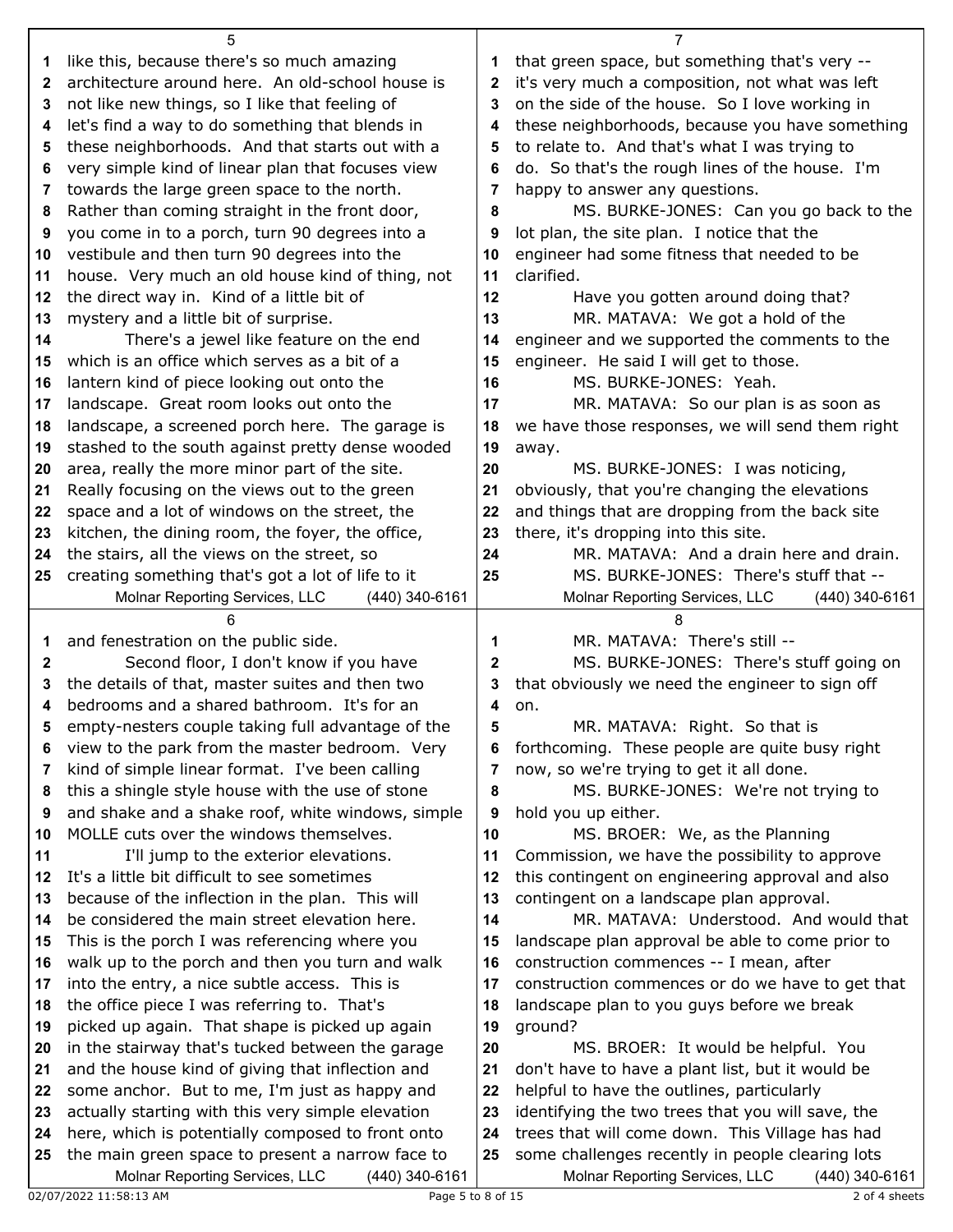|                   | 9                                                                                            | 11       |                                                                                                        |  |  |
|-------------------|----------------------------------------------------------------------------------------------|----------|--------------------------------------------------------------------------------------------------------|--|--|
| 1                 | completely, taking down every single tree. So it                                             | 1        | unusual to be in frame and we're working on the                                                        |  |  |
| $\mathbf{2}$      | would be helpful to have at least an outline of,                                             | 2        | landscape plan, but I understand the concern.                                                          |  |  |
| 3                 | you know, garden here, bushes here, we're saving                                             | 3        | From my side, my landscape architect, we                                                               |  |  |
| 4                 | these trees, we're taking these trees down.                                                  | 4        | can provide what you're looking for in terms of                                                        |  |  |
| 5                 | MR. MATAVA: Yeah, a lot of times with                                                        | 5        | this is the hard surface, the walks, the existing                                                      |  |  |
| 6                 | the way landscape design, you hire someone when                                              | 6        | trees, the planting beds, very intuitive on this                                                       |  |  |
| 7                 | the house is under construction and the owners                                               | 7        | kind of project. It's not like we're going to be                                                       |  |  |
| 8                 | see it. It's very loose in that regard, because                                              | 8        | redesigning the -- we're not doing anything crazy                                                      |  |  |
| 9                 | it's so far down the road, but I understand your                                             | 9        | here. You're just asking for a basic outline of                                                        |  |  |
| 10                | request and we can certainly do the bare bones                                               | 10       | parameters and that's something our office can                                                         |  |  |
| 11                | prior to hiring a professional landscape                                                     | 11       | do.                                                                                                    |  |  |
| $12 \overline{ }$ | architect.                                                                                   | 12       | MS. BROER: Right. Do you have some                                                                     |  |  |
| 13                | MS. BURKE-JONES: Because that's the                                                          | 13       | comments?                                                                                              |  |  |
| 14                | problem sometimes. With all these trucks coming                                              | 14       | MR. HOPKINS: I'm the Village Planner                                                                   |  |  |
| 15                | in, starting to build the thing, they're the ones                                            | 15       | who wrote the memo up. I'm not sure if you got a                                                       |  |  |
| 16                | knocking all the trees down, so that's why. And                                              | 16       | copy of the memo.                                                                                      |  |  |
| 17                | that happens right at the beginning.                                                         | 17       | MR. MATAVA: I do not.                                                                                  |  |  |
| 18                | MR. MATAVA: Right. Understood. It                                                            | 18       | MS. RANNEY: The Mayor, I think Chad got                                                                |  |  |
| 19                | breaks our heart to take down big trees.                                                     | 19       | it from the Mayor.                                                                                     |  |  |
| 20                | MS. BURKE-JONES: There's nothing you                                                         | 20       | MR. MATAVA: Okay.                                                                                      |  |  |
| 21                | can do about it.                                                                             | 21       | MS. RANNEY: I was out of town.                                                                         |  |  |
| 22                | MS. BROER: You have to be able to build                                                      | 22       | MR. MATAVA: Chad is in my office and                                                                   |  |  |
| 23                | the house, but to have arborist come out and make                                            | 23       | does our communications.                                                                               |  |  |
| 24                | sure that, you know, as you say, you're showing                                              | 24       | MR. HOPKINS: Okay. So just to                                                                          |  |  |
| 25                | this one that you're saving. If it's sitting                                                 | 25       | reiterate what the Chairwoman just said is what                                                        |  |  |
|                   | (440) 340-6161<br>Molnar Reporting Services, LLC                                             |          | Molnar Reporting Services, LLC<br>(440) 340-6161                                                       |  |  |
|                   |                                                                                              |          |                                                                                                        |  |  |
|                   | 10                                                                                           |          | 12                                                                                                     |  |  |
| 1                 | that close to the drive, the odds of it                                                      | 1        | we've seen in the past is there are applicants                                                         |  |  |
| 2                 | significantly connecting is not going to be real.                                            | 2        | who actually had this sort of a plan and they've                                                       |  |  |
| 3                 | So you don't want it, because if you                                                         | 3        | identified on this level of detail the trees that                                                      |  |  |
| 4                 | show this on the plan and then somebody comes                                                | 4        | would be preserved. So that could even be a                                                            |  |  |
| 5                 | around and says it's not there anymore, it's not                                             | 5        | first step. And the one in the right-of-way and                                                        |  |  |
| 6                 | illegal, but it's challenging given the history                                              | 6        | the 24-inch tree are the ones I've identified in                                                       |  |  |
| 7                 | of the Village. There's going to be some                                                     | 7        | my memo as the ones that are probably the most                                                         |  |  |
| 8                 | blowback. You just have to be really clear about                                             | 8        | likely to be preserved. Whereas, as you noted,                                                         |  |  |
| 9                 | what you're saving, what you're not saving and                                               | 9        | this is to clear the land. I actually just                                                             |  |  |
| 10                | then, you know, obviously the landscaping closer                                             | 10       | looked at where you're grading lines were from                                                         |  |  |
| 11                | to the house can be sort of TBD, but it's really                                             | 11       | your grading plan.                                                                                     |  |  |
| 12                | important to show what you're saving on the site.                                            | 12       | And I think as Joyce said, the issues                                                                  |  |  |
| 13                | MS. RANNEY: If I may, at ARB, they did                                                       | 13       | that occurred in the past is where we haven't                                                          |  |  |
| 14                | talk about the trees at length. The architects                                               | 14       | received very detailed plans that have identified                                                      |  |  |
| 15                | identified the 24-inch tree and encouraged them                                              | 15       | what's going to be preserved, what's going to be                                                       |  |  |
| 16                | to save it. So they were good with the trees,                                                | 16       | cleared from a tree standpoint. And so that                                                            |  |  |
| 17                | but they did want to see a more detailed planting                                            | 17       | becomes a big shock when the entire site was                                                           |  |  |
| 18                | and lighting plan whenever it's ready. I don't                                               | 18       | cleared. So that's one of the main concerns.                                                           |  |  |
| 19                | know how you want to handle. Are your                                                        | 19       | MR. MATAVA: So it's really the 24-inch                                                                 |  |  |
| 20                | construction drawings ready?                                                                 | 20       | oak in the right-of-way, probably the most the                                                         |  |  |
| 21                | MR. MATAVA: Our construction drawings                                                        | 21       | 24-inch oak, which is a nice tree. Yep. Okay, I                                                        |  |  |
| 22                | are ready. Like I said, we like to bring in an                                               | 22       | understand.                                                                                            |  |  |
| 23                | landscape architect. And often, especially with                                              | 23       | MS. BROER: And it's to your benefit to                                                                 |  |  |
| 24<br>25          | the current situation, it's difficult to get<br>people to work and be timely and so it's not | 24<br>25 | actually identify any large trees on the property<br>that need to be taken down, because we understand |  |  |